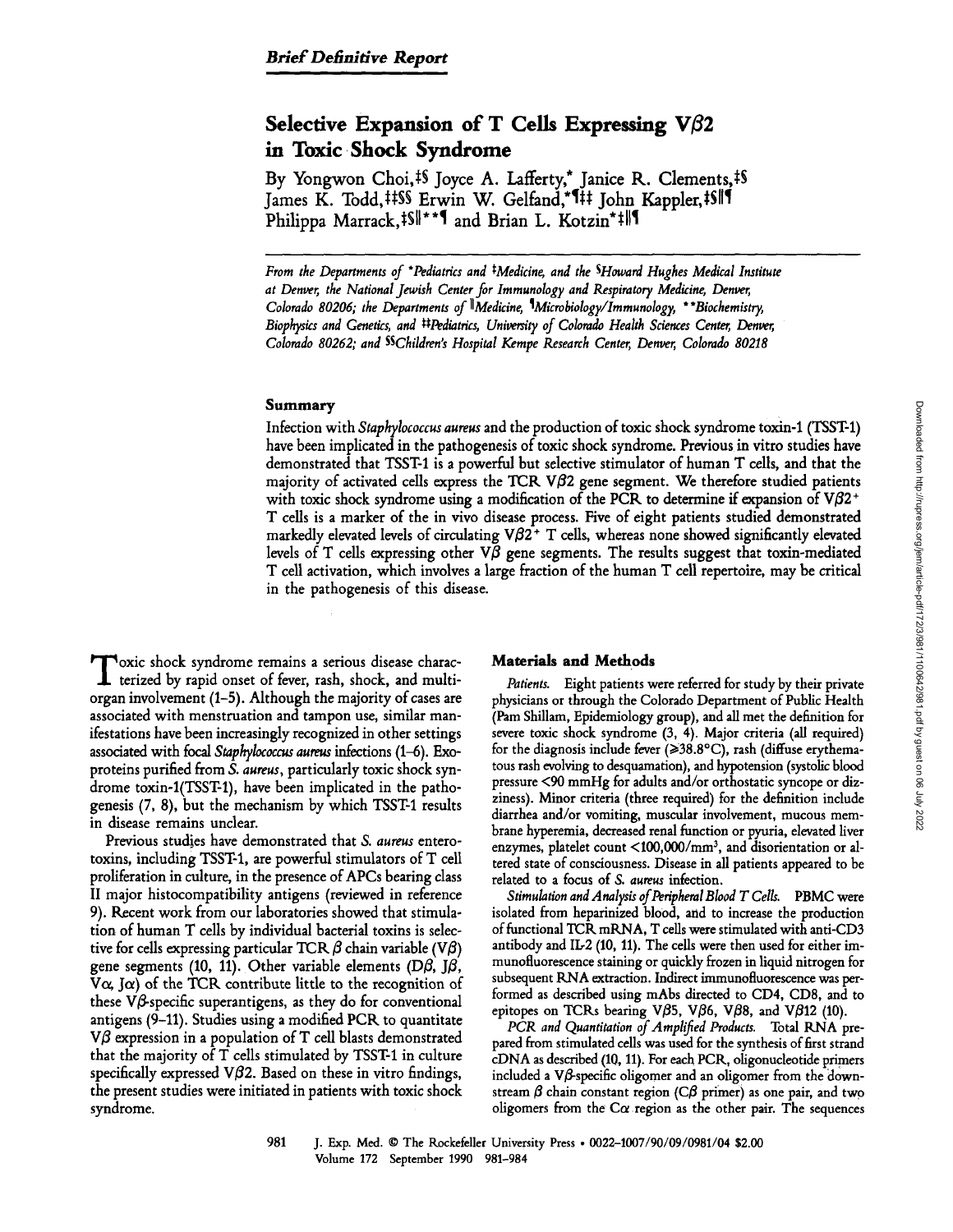Downloaded from http://rupress.org/jem/article-pdf/172/3/981/1100642/981.pdf by guest on 06 July 2022

Downloaded from http://rupress.org/jem/article-pdf/172/3/981/1100642/981.pdf by guest on 06 July 2022



Figure 1. Autoradiograms of TCR transcripts amplified by PCR. T cells from Patient <sup>1</sup> (P) and control individual (C) were stimulated with anti-CD3 antibody and IL2 before extraction of RNA and generation of cDNA. Each reaction contained specific oligonucleotide primers to expand the particular  $\nabla\beta$  gene segment indicated (170-220) bp), as well as a C $\alpha$  gene segment (~600 bp).

of the specific primers used and details of the PCR have been published (11). Amplification was performed with  $\sim$ 25 cycles, chosen to ensure that the amount of product synthesized was proportional to the amount of  $V\beta$  mRNA in the original preparation. For quantitation of amplified products, <sup>32</sup>P end-labeled 3' primers ( $\sim$ 5 × 105 cpm each) were added to the reactions. The amplified products were separated on 2% agarose gels, dried, and analyzed with an Ambis Radioanalytic Imaging System (Ambis Systems, San Diego, CA).

### Results and Discussion

T cells from patients and control individuals were stimulated in culture with anti-CD3 antibody and IL2. Using cDNA generated from T cell blast RNA and <sup>a</sup> quantitative PCR, TCR gene segments encoding V $\beta$ 2, V $\beta$ 5 (5.2 and 5.3),  $V\beta8$  (8.1 and 8.2), and V $\beta12$  were amplified and quantitated. To control for the amount of TCR cDNA in the reaction mixture, a  $C\alpha$  gene segment was also amplified in each reaction. Fig. 1 shows results with T cells from one patient and <sup>a</sup> concomitantly studied normal individual. A striking increase in amplified  $V\beta 2$  DNA is apparent in the patient compared with control, whereas little difference is observed in C $\alpha$  or other V $\beta$  products. The data in Table 1 are expressed as a ratio of V $\beta$  DNA to C $\alpha$  DNA amplified in the same reaction. Although all of the controls had  $V\beta2/C\alpha$  ratios less than or equal to 0.10, initial samples from 5 of the 8 patients had ratios greater than 0.17 ( $p = 0.03$  by Fisher's exact test) with one, for Patient 1, as high as 0.78. In contrast to V $\beta$ 2, none of the other V $\beta$ /C $\alpha$  ratios were increased more than 2 SD above control values, indicating the selective nature of  $V\beta$ 2 expansion in toxic shock syndrome.

T cells isolated from patients and controls were also analyzed for subset alterations by indirect immunofluorescence and cytofluorographic analysis. No consistent alterations in the percentage of  $CD4^+$  and  $CD8^+$  T cells were noted even in patients with markedly elevated  $\nabla \beta$ 2 levels. For example, the percentages of  $CD4^+$  and  $CD8^+$  cells, respectively, were 57 and 41 for Patient 1, 31 and 62 for Patient 2, and 78 and 22 for Patient 6. These data are consistent with previous studies demonstrating that S. aureus enterotoxins stimulate both CD4 and CD8 T cell populations in vitro (10). Cells from 7 of the 8 patients were also stained for the expression of V $\beta$ 5, V $\beta$ 6, V $\beta$ 8, and V $\beta$ 12. Values outside the normal range were not observed for these non-V $\beta$ 2 T cell subsets. Mean percent ( $\pm$  SE) values for patients vs. controls ( $n = 12$ ) were: V $\beta$ 5, 2.4  $\pm$  0.25 vs. 3.1  $\pm$  0.30; V $\beta$ 8, 4.3  $\pm$  0.63 vs. 3.7  $\pm$  0.50; V $\beta$ 6, 3.0  $\pm$  0.46 vs. 3.4  $\pm$  0.41; and V $\beta$ 12, 1.6  $\pm$  0.14 vs.  $1.5 \pm 0.09$ .

Table 1. V $\beta$  Expression in Peripheral Blood T Cells from Patients with Toxic Shock Syndrome

| Patients*          | Source of S. aureus infection | $V\beta/C\alpha$ ratio <sup>‡</sup> |                    |                     |                    |
|--------------------|-------------------------------|-------------------------------------|--------------------|---------------------|--------------------|
|                    |                               | $V\beta2$                           | $V\beta 5^{\circ}$ | $V\beta85$          | $V\beta$ 12        |
| $\mathbf{1}$       | Vagina, menstruation-related  | 0.78                                | 0.07               | 0.03                | 0.02               |
| $\overline{c}$     | Vagina, menstruation-related  | 0.25                                | 0.02               | 0.01                | 0.03               |
| 3                  | <b>Sinus</b>                  | 0.18                                | 0.03               | 0.03                | 0.03               |
| 4                  | Vagina, menstruation-related  | 0.18                                | 0.04               | 0.03                | 0.01               |
| 5                  | Vagina, post-surgical         | 0.11                                | 0.04               | 0.04                | 0.01               |
| 6                  | Buttocks abscess              | 0.46                                | 0.04               | 0.03                | 0.01               |
| 7                  | Peritonsillar cellulitis      | 0.08                                | 0.04               | 0.04                | 0.01               |
| 8                  | Vagina, menstruation-related  | 0.05                                | 0.04               | 0.04                | 0.01               |
| Controls $(n = 7)$ |                               |                                     |                    |                     |                    |
| $(mean \pm SE)$    |                               | $0.09 \pm 0.01$                     | $0.05 \pm 0.01$    | 0.025<br>$\pm 0.01$ | $\pm 0.01$<br>0.03 |

\* Peripheral blood was drawn from patients 3-14 d after the onset of symptoms.

t Quantitation of the amount of labeled primer incorporated into the V $\beta$  and C $\alpha$  bands (see Fig. 1) allowed for calculation of the ratios presented (11).

S Primers specific for a sequence common to V $\beta$ 5.2 and 5.3 or V $\beta$ 8.1 and 8.2 were used (11).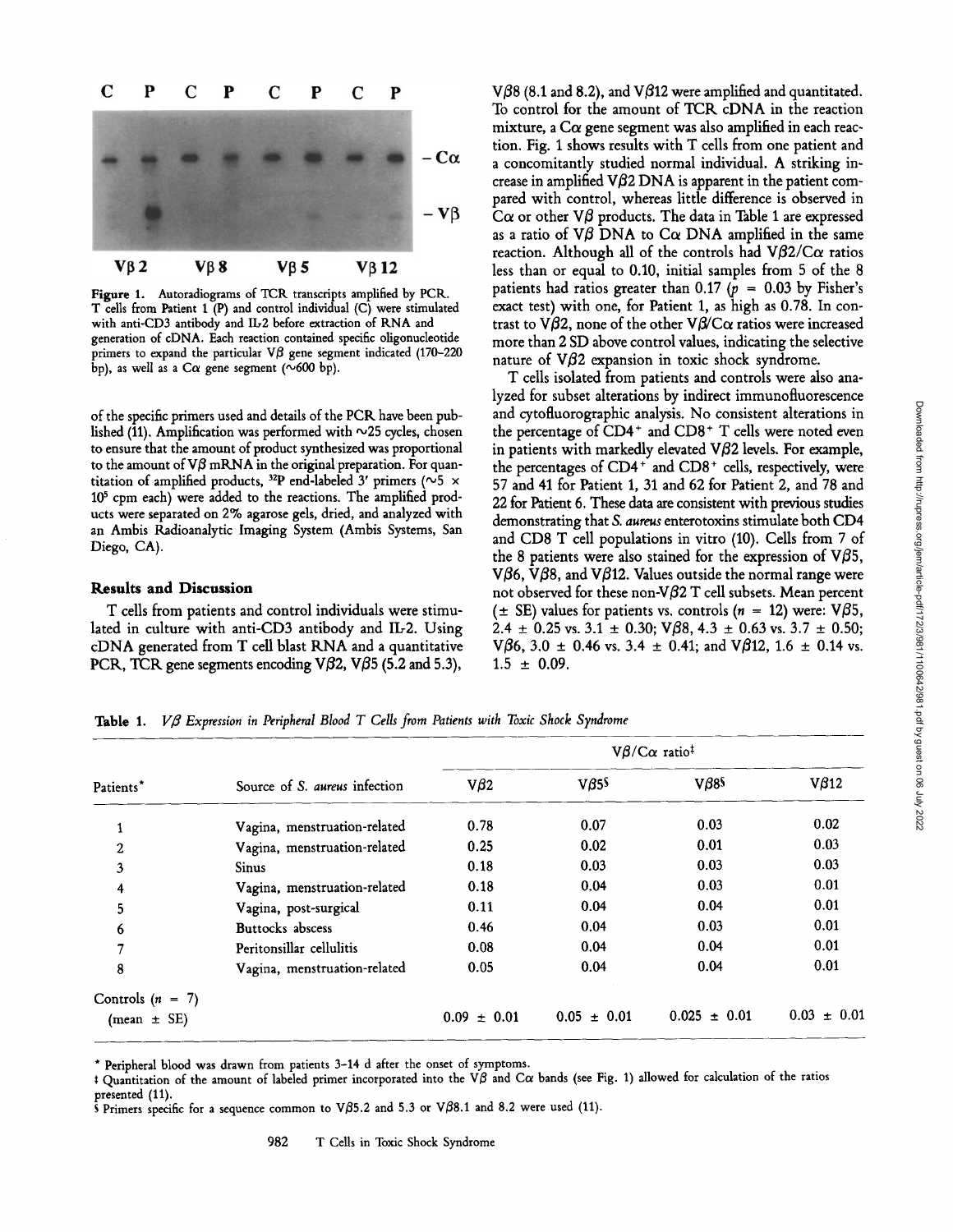

Figure 2. Longitudinal changes in T cell repertoire in two patients studied serially after toxic shock syndrome. V $\hat{\beta}$ 2/C $\alpha$  (.), V $\hat{\beta}$ 5/C $\alpha$ ( $\Delta$ ), V $\beta\beta$ /C $\alpha$  ( $\square$ ), and V $\beta$ 12/C $\alpha$  ( $\blacktriangle$ ) ratios are presented for Patient 1 (top graph) and Patient 2 (bottom graph) in relation to the number of days after the acute onset of symptoms. Normal values (mean  $\pm$  SE) are indicated by the symbols in the right of each graph .

There is currently no mAb specific for human T cells expressing  $V\beta2$ , and therefore no direct method to quantitate the percentage of these cells in peripheral blood. However, based on those  $\nabla\beta$ s against which specific mAbs are available,  $V\beta/C\alpha$  values obtained with the PCR can be converted to the percentage of T cells expressing the respective  $V\beta$  (11). PCR data in this study suggest that  $V\beta2^+$  T cells in normal individuals are  $\sim$ 10% of the peripheral blood T cell population. In contrast, peak values for patients 1 and 2 were  $\sim$ 70% and 30%, respectively, emphasizing the striking stimulation occurring in some patients.

Serial samples were obtained from two patients to examine longitudinal changes in T cell subsets after the acute disease.

Fig. 2 shows that  $V\beta2^+$  T cell percentages in these patients returned nearly to normal by 45-60 d after the acute episode. The fact that levels do normalize indicates that the increase in  $V\beta2$ <sup>+</sup> T cells occurs after the onset of toxic shock syndrome and is not <sup>a</sup> factor influencing susceptibility. These serial studies also emphasize the relative lack of fluctuation over time in T cell subsets expressing other  $\nabla\beta$  segments, an observation also made in studies of normal individuals (10) .

Three of the eight patients studied did not demonstrate elevated  $V\beta$ 2 levels. Our initial hypothesis was that disease in these patients was caused by <sup>a</sup> S. aureus toxin different than TSST1, and that other sets of T cells would be expanded in a  $V\beta$  specific fashion. We therefore measured a much larger proportion of the T cell repertoire in these patients and controls using 22 different oligonucleotide  $V\beta$ -specific primers (11) and quantitative PCR. Despite accounting for nearly 70% of the T cell repertoire, selective expansion of another T cell subset could not be demonstrated (data not shown). It is still possible that an expanded subset was not included in this analysis . However, we believe it is more likely that selective  $V\beta$  expansion was not reflected in the peripheral blood of some patients because of the timing of blood sampling. Studies in rodents after immunization have indicated that antigenspecific T cells are sequestered in lymphoid tissues (the site ofantigen activation) where they are activated and expanded in numbers before emigrating into the recirculating pool (12, 13). It is interesting that two of the three patients with normal  $V\beta2$ <sup>+</sup> T cell levels were studied within 3 d of the onset of symptoms, whereas the highest  $V\beta2^+$  T cell percentages were observed  $\sim$ 10-14 d after onset of disease.

It is not entirely clear as to how a toxin such as TSST-1 interacts with the host to produce the diverse manifestations of toxic shock syndrome. There is little evidence that TSST-1 directly mediates the decreased vasomotor tone and increased capillary leakage that results in shock, and humoral mediators such as IL-1 and especially TNF have been implicated (14, 15) . These cytokines can be shown to be released in cultures of mononuclear cells or macrophages after the addition of TSST1 or other S. aureus enterotoxins (reviewed in references 9 and 14) . Recent studies in mice have also indicated that the toxicity of S. aureus enterotoxin B is dependent on the presence of T cells (16). In support of a critical role for T cells in the human disease, the data presented here indicate that during toxic shock syndrome T cell stimulation occurs on a scale not observed in response to conventional antigens  $(9-11)$ . These activated T cells are likely to be releasing large quantities of lymphokines such as IL-2, IFN- $\gamma$  and lymphotoxin (TNF- $\beta$ ), all of which could be involved in the induction of shock (15, 17, 18).

We thank Pam Shillam (Colorado Department of Public Health), Drs. Stanley Deresinski (Palo Alto, CA), Richard Abrams (Denver, CO), and Judith Anderson and Charles Chesley (Greeley, CO) for referring patients for study, and Marjorie Greiner for help in preparation of the manuscript.

This work was supported in part by grants AI-28495, AI-17134, AI-22295, CA-42046, and AI-26490 from the National Institutes of Health. E. W. Gelfand is a Scholar of the Raymond and Beverley Sackler Foundation.

983 Choi et al. Brief Definitive Report